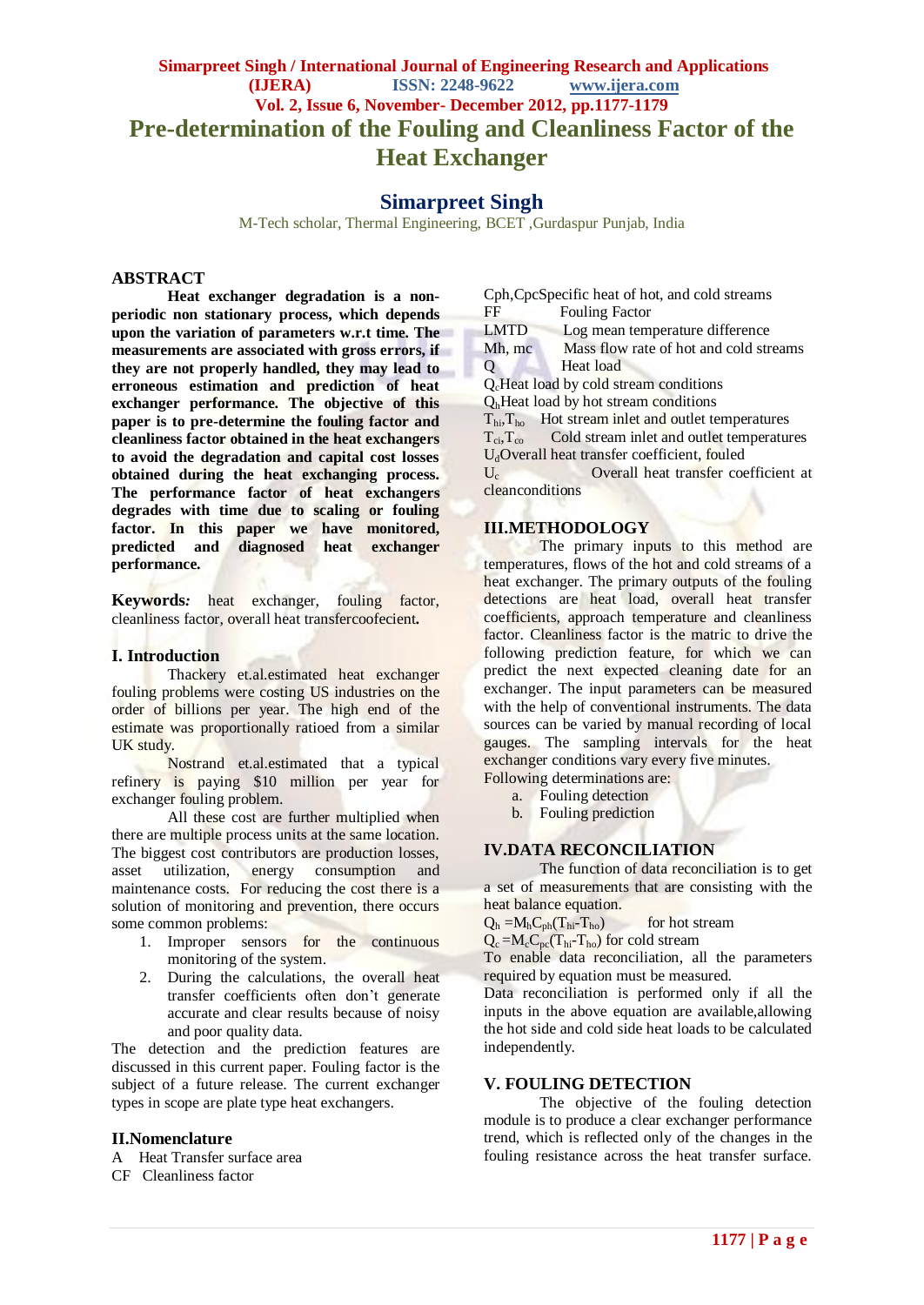### **Simarpreet Singh / International Journal of Engineering Research and Applications (IJERA) ISSN: 2248-9622 www.ijera.com Vol. 2, Issue 6, November- December 2012, pp.1177-1179**

The fouling detection module used as inputs, the filtered flows, temperature and pressure.

Critical outputs from fouling detection are heat load, U coefficient, cleanliness factor and approach temperature. The final reported values of U coefficient and cleanliness factor have been corrected for LMTD and flow effects, so that the trends represents a net change in the fouling resistance.

Uc is calculated immediately after the exchanger has been cleaned, at the time of the current cycle.

During the course of run cycle a heat exchanger's performance will degrade from clean to fouled conditions. The speed at which it occurs is dependent on the application and vigilance of the field engineers.

The extent of degradation in performance is expressed by the fouling factor as calculated equation

 $FF=1/U_d-1/U_c$ 

The calculation of  $U_c$  and  $U_d$  are based on flow rates and temperature of the hot and cold streams.

The cleanliness factor (CF), is an alternate measurement of relative degradation in exchanger performance.

 $CF=U_d/U_c \times 100$ 

CF is closed to 100 for a clean exchanger and decrease over time as the exchanger fouls.

# **VI. FOULING PREDICTION**

The objective of the fouling prediction module is to fit the performance trend collected in the current run cycle to a best fitting fouling model, and to use that model to forecast performance at future date. For critical exchangers in manufacturing operations, the ability to predict the future is a highly valuable asset. For operational planning, the forecast must be greater than 6 months in advance. By this method the prediction gives a sufficient early warning of degradation to enable control actions to be taken to arrest or reverse the trend. If a fouling treatment program is in place on the exchanger in question, a correction may be effected by changing the dosage or conditions of treatment. In some case a nonchemical solution is recommended, such as redistributing the coolant flow, repairing a leak, or mechanical cleaning of a plug gage. Once the corrective action have been taken effect, the adaptive predictor will then capture any resultant recovery.

## **VII.Experimentally proved example**

The PHE is used in the process plant where steam is used for water heating and then used for further processes s like CIP(cleaning in place)etc. Any variation in the temperature of the water produces major effect on the CIP process. So it is important for maintain the temperature of the system. By this method my prediction is when the PHE is depleted more than the threshold limit the immediate action for cleaning of the PHE must take to get back the initial results. and applying this method I have reached the date of cleaning the PHE is after 5 months after the initial date. For this prediction I have taken 30 min parametricreadings. And by this prediction I can also find the forecast up to 3 yrs or more in advance.